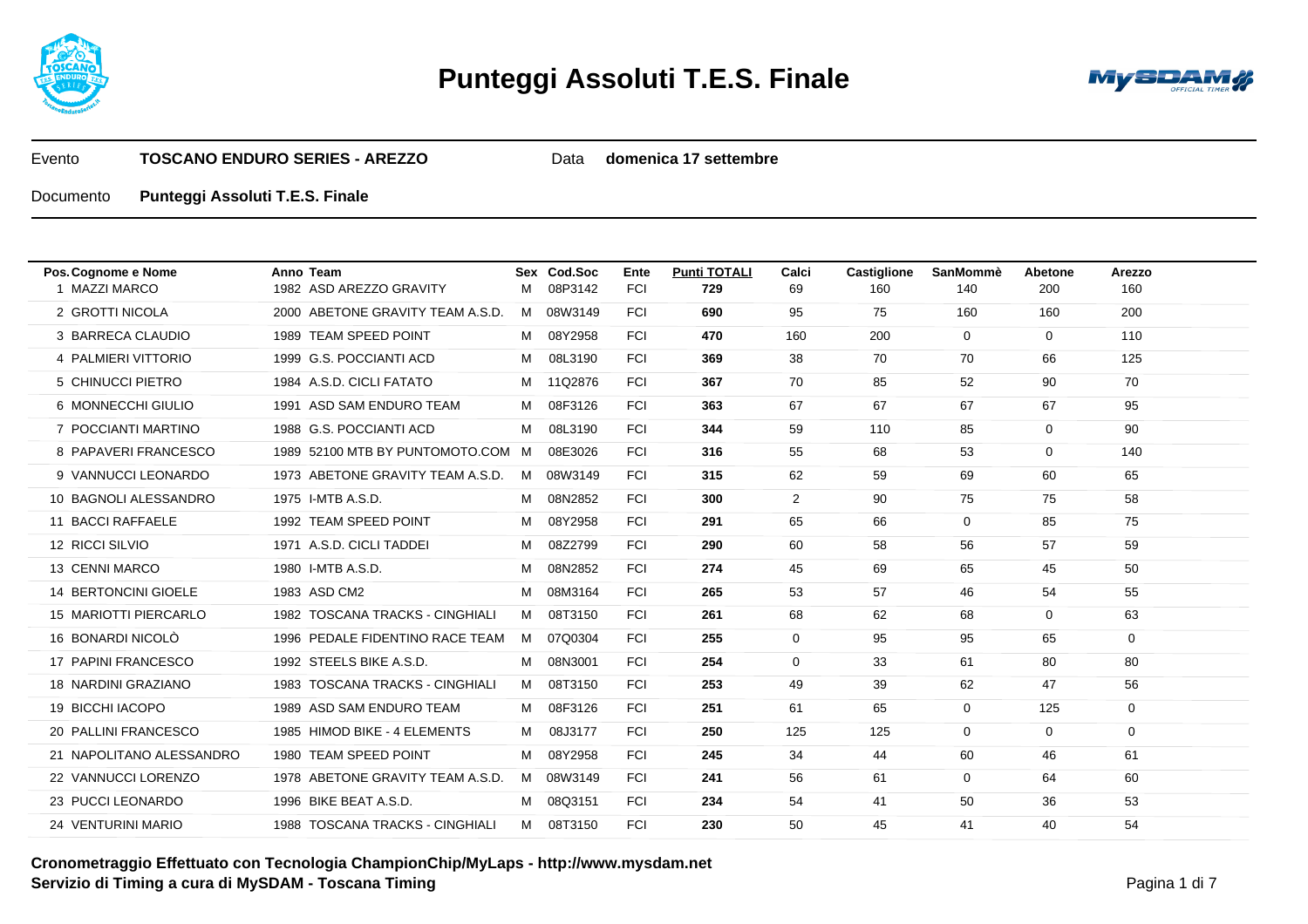## Data **domenica 17 settembre**

| Pos. Cognome e Nome      | Anno Team                        |   | Sex Cod.Soc | Ente        | <b>Punti TOTALI</b> | Calci          | <b>Castiglione</b> | <b>SanMommè</b> | Abetone        | Arezzo      |  |
|--------------------------|----------------------------------|---|-------------|-------------|---------------------|----------------|--------------------|-----------------|----------------|-------------|--|
| 25 BENASSI DIEGO         | 1992 ABETONE GRAVITY TEAM A.S.D. |   | M 08W3149   | <b>FCI</b>  | 230                 | 140            | ∩                  | 90              | 0              | 0           |  |
| 26 GALLI FRANCESCO       | 1993 TEAM SPEED POINT            | M | 08Y2958     | <b>FCI</b>  | 226                 | 66             | 80                 | 80              | $\mathbf 0$    | 0           |  |
| 27 LAZZONI GIORGIO       | 1980 TEAM MAGGI OFF ROAD         | M | 08D2827     | <b>FCI</b>  | 225                 | 85             | 140                | $\mathbf{0}$    | $\mathbf 0$    | $\mathbf 0$ |  |
| 28 FALSINI FABIO         | 1984 GRAVITY TEAM FRANCY         | M | 08F1511     | <b>FCI</b>  | 220                 | $\overline{7}$ | 54                 | 44              | 58             | 57          |  |
| 29 CIABATTI LORENZO      | 1996 BIKE BEAT A.S.D.            | м | 08Q3151     | <b>FCI</b>  | 207                 | $\mathbf 0$    | 28                 | 49              | 68             | 62          |  |
| 30 CASADEI NICOLA        | 1989 CMC CYCLING EXPERIENCE      | M | 03N3128     | <b>FCI</b>  | 200                 | $\mathbf 0$    | 0                  | 200             | $\overline{0}$ | 0           |  |
| 31 SUDING LORENZO        | 1986 TEAM CPZ-AIROH-ION-         | м | 06S0882     | <b>FCI</b>  | 200                 | 200            | 0                  | $\mathbf 0$     | $\mathbf 0$    | $\mathbf 0$ |  |
| 32 GAZZELLI TOMAS        | 1995 APPENNINOBIKE A.S.D.        | м | 07K1709     | <b>FCI</b>  | 195                 | $\overline{0}$ | 0                  | $\mathbf{0}$    | 110            | 85          |  |
| 33 GALLI ROLANDO         | 1964 ABETONE GRAVITY TEAM A.S.D. | M | 08W3149     | FCI         | 182                 | $\mathbf 0$    | 51                 | 35              | 59             | 37          |  |
| 34 BANDONI FRANCESCO     | 1999 TEAM SPEED POINT            | м | 08Y2958     | <b>FCI</b>  | 179                 | $\mathbf 0$    | 0                  | 110             | $\mathbf{0}$   | 69          |  |
| 35 PALLONI NICCOLÒ       | 1988 VAIANO AUTOFAN FONDRIEST    | M | 08L2715     | <b>FCI</b>  | 177                 | 17             | 53                 | 59              | $\mathbf 0$    | 48          |  |
| 36 BETTI MARCO           | 1988 HIMOD BIKE - 4 ELEMENTS     | M | 08J3177     | <b>FCI</b>  | 177                 | $\mathbf 0$    | 34                 | 39              | 55             | 49          |  |
| 37 BENATO JEFERSON LUIZ  | 1990 ASD                         |   | M 11L2976   | <b>FCI</b>  | 171                 | $\mathbf 0$    | 55                 | 47              | 69             | $\mathbf 0$ |  |
| 38 CORTOPASSI MICHELE    | 1965 TOSCANA TRACKS - CINGHIALI  | M | 08T3150     | <b>FCI</b>  | 164                 | 51             | 25                 | 58              | $\overline{0}$ | 30          |  |
| 39 TESI ALBERTO          | 1984   NANI SVIZZERI VALLERIANA  | M | L081334     | <b>UISP</b> | 159                 | $\mathbf 0$    | 29                 | 64              | 35             | 31          |  |
| 40 GRAZI DAVID           | 1972 ASD AREZZO GRAVITY          | м | 08P3142     | <b>FCI</b>  | 155                 | 29             | 24                 | 27              | 11             | 64          |  |
| 41 FONTANI VASCO         | 1977 ASD SAM ENDURO TEAM         | м | 08F3126     | <b>FCI</b>  | 151                 | $\mathbf 0$    | 49                 | 51              | $\overline{0}$ | 51          |  |
| 42 GIANNELAVIGNA DANIELE | 1995 HIMOD BIKE - 4 ELEMENTS     | M | 08J3177     | <b>FCI</b>  | 151                 | 57             | 52                 | 42              | $\mathbf 0$    | 0           |  |
| 43 VITALI MARCO          | 1999 ASD POLISPORTIVA BIKEFAN    | M | 07D1776     | <b>FCI</b>  | 140                 | $\overline{0}$ | 0                  | 0               | 140            | 0           |  |
| 44 PICCINI LEONARDO      | 1991 DNA TEAM                    | M | 08L3106     | <b>FCI</b>  | 136                 | 75             | 0                  | $\mathbf{0}$    | 61             | $\mathbf 0$ |  |
| 45 PRISINZANO ALBERTO    | 1997 ASD AREZZO GRAVITY          | м | 08P3142     | <b>FCI</b>  | 135                 | 5              | 63                 | $\mathbf{0}$    | $\mathbf{0}$   | 67          |  |
| 46 CONFORTI TOMMASO      | 1989 A.S.D. ORBETELLO BIKETRIBE  | м | L031713     | <b>UISP</b> | 130                 | $\mathbf 0$    | 64                 | 66              | $\mathbf 0$    | $\mathbf 0$ |  |
| 47 GASSANI ALESSANDRO    | 1975 TOSCANA TRACKS - CINGHIALI  | M | 08T3150     | <b>FCI</b>  | 128                 | 12             | 30                 | 40              | $\overline{7}$ | 39          |  |
| 48 GORI FABIO            | 1982 TEAM SPEED POINT            | м | 08Y2958     | <b>FCI</b>  | 127                 | $\mathbf{1}$   | 46                 | $\mathbf{0}$    | 33             | 47          |  |
| 49 RONZON ERWIN          | 1997 CMC CYCLING EXPERIENCE      | м | 03N3128     | <b>FCI</b>  | 125                 | $\mathbf 0$    | 0                  | 125             | $\mathbf 0$    | $\mathbf 0$ |  |
| 50 LENZI ALESSIO         | 1984 ABETONE GRAVITY TEAM A.S.D. | M | 08W3149     | <b>FCI</b>  | 123                 | $\mathbf 0$    | 20                 | 55              | 48             | 0           |  |
| 51 RUSCELLAI ANDREA      | 1988 ABETONE GRAVITY TEAM A.S.D. | M | 08W3149     | UCI         | 119                 | 41             | 0                  | 45              | $\mathbf 0$    | 33          |  |
| 52 RINALDI FRANCESCO     | 1981 ASD AREZZO GRAVITY          |   | M 08P3142   | <b>FCI</b>  | 112                 | 52             | 60                 | $\mathbf 0$     | $\mathbf 0$    | $\mathbf 0$ |  |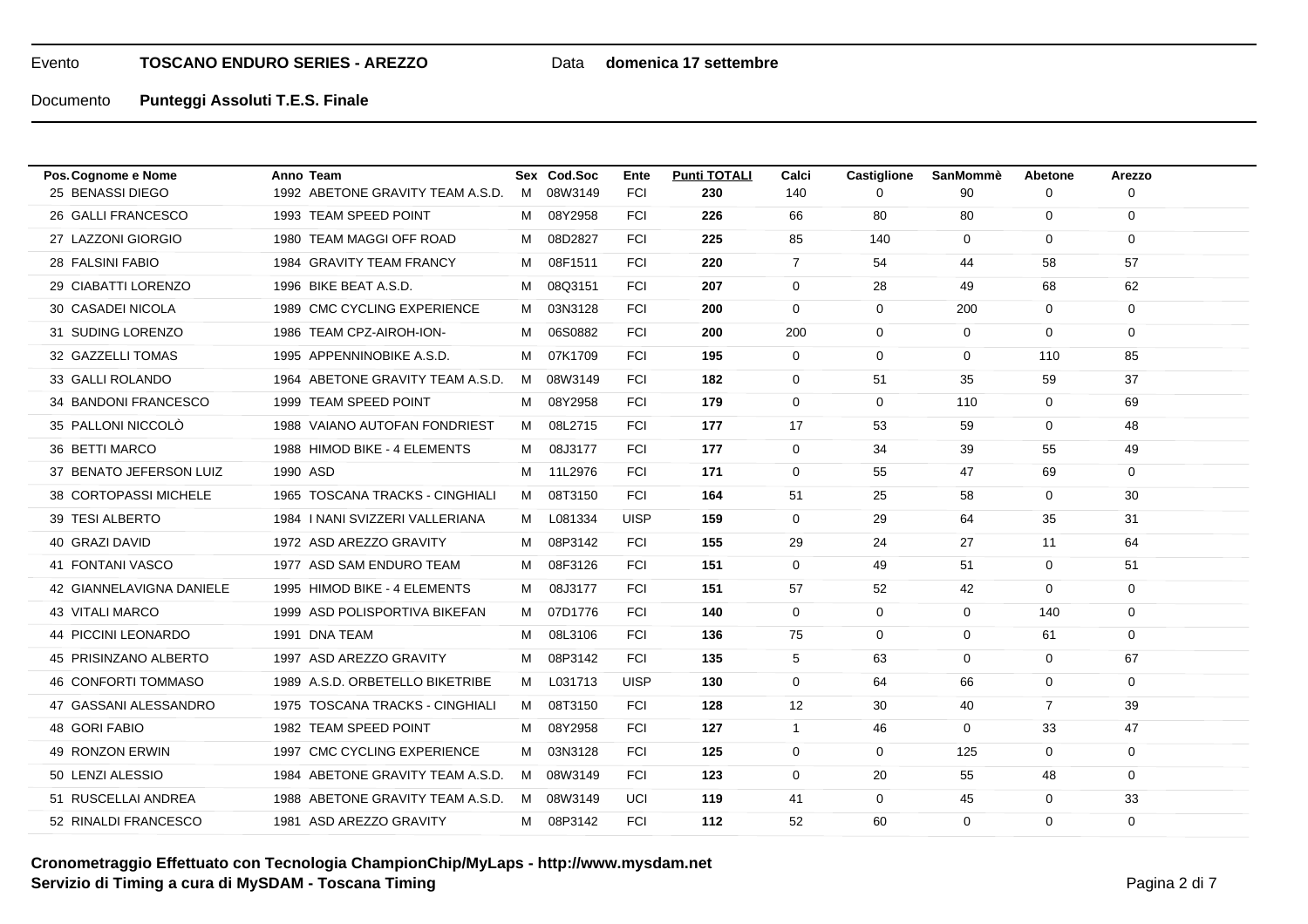## Data **domenica 17 settembre**

Documento**Punteggi Assoluti T.E.S. Finale**

| M 01K2297<br>1994 ANCILLOTTI FACTORY TEAM<br><b>FCI</b><br>110<br>110<br>$\mathbf 0$<br>0<br>$\Omega$<br>$\Omega$<br>54 GELLI FRANCESCO<br>1979 TSI FREE BIKE A.S.D.<br>08D3132<br>109<br>20<br>40<br>$\mathbf 0$<br>32<br>FCI<br>17<br>M<br>55 BRUNO RAFFAELLO<br>1982 ASD GUMASIO<br>$\mathbf 0$<br>L106173<br><b>UISP</b><br>108<br>$\mathbf{0}$<br>27<br>38<br>43<br>м<br>08E3026<br>56 MARCONI GIACOMO<br>1972 52100 MTB BY PUNTOMOTO.COM M<br><b>FCI</b><br>107<br>$\mathbf{0}$<br>$\mathbf{0}$<br>$\mathbf 0$<br>39<br>68<br>57 PALMERINI WANIER<br>1977 TOSCANA TRACKS - CINGHIALI<br>08T3150<br><b>FCI</b><br>107<br>$\mathbf 0$<br>$\mathbf 0$<br>$\mathbf 0$<br>44<br>м<br>63<br>58 SANDRONI LUCA<br>1995 TEAM SPEED POINT<br>08Y2958<br><b>FCI</b><br>103<br>36<br>35<br>32<br>$\mathbf{0}$<br>0<br>M<br>59 FEDERICI LUCA<br>1978 A.S.D. CICLI TADDEI<br>08Z2799<br><b>FCI</b><br>102<br>39<br>22<br>$\mathbf 0$<br>41<br>$\mathbf 0$<br>м<br>60 BONANNI RICCARDO<br>1987 HIMOD BIKE - 4 ELEMENTS<br>08J3177<br><b>FCI</b><br>$\mathbf 0$<br>98<br>$\mathbf{0}$<br>23<br>37<br>38<br>м<br>2<br>61 FUSELLI SAMUELE<br>1996 TEAM SPEED POINT<br>08Y2958<br><b>FCI</b><br>96<br>14<br>48<br>0<br>32<br>м<br>62 CAPANNI NICOLA<br>1992 BELTRAMI TSA GRAVITY GAMES<br>07T1781<br><b>FCI</b><br>95<br>$\mathbf 0$<br>$\mathbf 0$<br>95<br>$\mathbf 0$<br>M<br>0<br>63 CASINI MICHELE<br>1996 A.S.D. BIKE STORE MTB CAFE<br>M 08P3101<br><b>FCI</b><br>32<br>$\mathbf 0$<br>$\mathbf 0$<br>93<br>43<br>18<br>64 LANDUCCI ENRICO<br>1980 TSI FREE BIKE A.S.D.<br>08D3132<br><b>FCI</b><br>91<br>13<br>31<br>$\mathbf 0$<br>29<br>18<br>м<br>65 POCCIANTI MARCO<br>1982 G.S. POCCIANTI ACD<br>08L3190<br><b>FCI</b><br>56<br>91<br>35<br>$\mathbf 0$<br>$\mathbf 0$<br>0<br>м<br>66 SALTO BENEDETTO<br>1991 TEAM SPEED POINT<br>08Y2958<br><b>FCI</b><br>91<br>9<br>19<br>63<br>0<br>м<br>$\overline{0}$<br>67 BRANCONI MIRKO<br>1985 ASD SAM ENDURO TEAM<br>08F3126<br><b>FCI</b><br>30<br>42<br>$\mathbf 0$<br>м<br>90<br>18<br>$\mathbf 0$<br><b>FCI</b><br>90<br>$\mathbf 0$<br>68 PIRAZZOLI ANDREA<br>1988 SUPERNOVA FACTORY ASD<br>07Z1867<br>90<br>0<br>0<br>$\mathbf 0$<br>M<br>69 CHIARI DAVIDE<br>1986 ASD VALMARACING TEAM<br>08RN004<br><b>ACSI</b><br>89<br>$\mathbf 0$<br>$\mathbf 0$<br>$\mathbf 0$<br>52<br>37<br>M<br>70 GUSCELLI TORQUATO<br>1991 G.S. POCCIANTI ACD<br>08L3190<br><b>FCI</b><br>88<br>31<br>0<br>57<br>$\mathbf 0$<br>0<br>м<br>08Z2799<br>71 SODANO CARRABBA CRISTIAN<br>1994 A.S.D. CICLI TADDEI<br><b>FCI</b><br>88<br>40<br>$\mathbf 0$<br>$\mathbf 0$<br>44<br>4<br>М<br>72 FOLLONI MATTEO<br>1988 TOSCANA TRACKS - CINGHIALI<br>08T3150<br><b>FCI</b><br>80<br>37<br>0<br>19<br>24<br>M<br>$\mathbf 0$<br>73 CHIRI STEFANO<br><b>FCI</b><br>80<br>1989 A.S.D. SIX INCH<br>M 11U3050<br>80<br>$\mathbf 0$<br>$\mathbf 0$<br>$\mathbf 0$<br>0<br>$\overline{7}$<br>74 RAFFI RODOLFO<br>1980 ASD GUMASIO<br>L106173<br><b>UISP</b><br>78<br>$\mathbf 0$<br>15<br>42<br>м<br>14<br>75 CECCHI MAICOL<br>1981 ABETONE GRAVITY TEAM A.S.D.<br>27<br>$\mathbf 0$<br>M 08W3149<br><b>FCI</b><br>77<br>0<br>20<br>30<br>1975 FIRENZEFREERIDE ASD<br>76 SORELLI DAMIANO<br>08L3064<br><b>FCI</b><br>74<br>$\mathbf 0$<br>26<br>48<br>$\mathbf 0$<br>$\mathbf 0$<br>M<br>77 GAZZERI GIORGIO<br>1991 M6G BIKESTORE RACING TEAM<br>08L3163<br><b>FCI</b><br>74<br>$\mathbf{0}$<br>6<br>3<br>46<br>M<br>19<br>78 CECCHETTI MATTEO<br>1992 TEAM JOLLY BIKE<br>08Q3052<br><b>FCI</b><br>71<br>24<br>47<br>0<br>$\mathbf 0$<br>0<br>м<br>79 MONTANARI CRISTIAN<br>1988 BAD SKULL ASD<br>H035675<br><b>UISP</b><br>70<br>$\mathbf 0$<br>0<br>М<br>0<br>0<br>70<br>1975 TSI FREE BIKE A.S.D.<br><b>FCI</b><br>$\mathbf 0$<br>$\mathbf 0$<br>80 CINOTTI STEFANO<br>M 08D3132<br>68<br>$\Omega$<br>28<br>40 | Pos. Cognome e Nome | Anno Team | Sex Cod.Soc | Ente | <b>Punti TOTALI</b> | Calci | <b>Castiglione</b> | SanMommè | <b>Abetone</b> | Arezzo |  |
|-----------------------------------------------------------------------------------------------------------------------------------------------------------------------------------------------------------------------------------------------------------------------------------------------------------------------------------------------------------------------------------------------------------------------------------------------------------------------------------------------------------------------------------------------------------------------------------------------------------------------------------------------------------------------------------------------------------------------------------------------------------------------------------------------------------------------------------------------------------------------------------------------------------------------------------------------------------------------------------------------------------------------------------------------------------------------------------------------------------------------------------------------------------------------------------------------------------------------------------------------------------------------------------------------------------------------------------------------------------------------------------------------------------------------------------------------------------------------------------------------------------------------------------------------------------------------------------------------------------------------------------------------------------------------------------------------------------------------------------------------------------------------------------------------------------------------------------------------------------------------------------------------------------------------------------------------------------------------------------------------------------------------------------------------------------------------------------------------------------------------------------------------------------------------------------------------------------------------------------------------------------------------------------------------------------------------------------------------------------------------------------------------------------------------------------------------------------------------------------------------------------------------------------------------------------------------------------------------------------------------------------------------------------------------------------------------------------------------------------------------------------------------------------------------------------------------------------------------------------------------------------------------------------------------------------------------------------------------------------------------------------------------------------------------------------------------------------------------------------------------------------------------------------------------------------------------------------------------------------------------------------------------------------------------------------------------------------------------------------------------------------------------------------------------------------------------------------------------------------------------------------------------------------------------------------------------------------------------------------------------------------------------------------------------------------------------------------------------------------------------------------------------------------------------------------------------------------|---------------------|-----------|-------------|------|---------------------|-------|--------------------|----------|----------------|--------|--|
|                                                                                                                                                                                                                                                                                                                                                                                                                                                                                                                                                                                                                                                                                                                                                                                                                                                                                                                                                                                                                                                                                                                                                                                                                                                                                                                                                                                                                                                                                                                                                                                                                                                                                                                                                                                                                                                                                                                                                                                                                                                                                                                                                                                                                                                                                                                                                                                                                                                                                                                                                                                                                                                                                                                                                                                                                                                                                                                                                                                                                                                                                                                                                                                                                                                                                                                                                                                                                                                                                                                                                                                                                                                                                                                                                                                                                                   | 53 DI RENZO FABIO   |           |             |      |                     |       |                    |          |                |        |  |
|                                                                                                                                                                                                                                                                                                                                                                                                                                                                                                                                                                                                                                                                                                                                                                                                                                                                                                                                                                                                                                                                                                                                                                                                                                                                                                                                                                                                                                                                                                                                                                                                                                                                                                                                                                                                                                                                                                                                                                                                                                                                                                                                                                                                                                                                                                                                                                                                                                                                                                                                                                                                                                                                                                                                                                                                                                                                                                                                                                                                                                                                                                                                                                                                                                                                                                                                                                                                                                                                                                                                                                                                                                                                                                                                                                                                                                   |                     |           |             |      |                     |       |                    |          |                |        |  |
|                                                                                                                                                                                                                                                                                                                                                                                                                                                                                                                                                                                                                                                                                                                                                                                                                                                                                                                                                                                                                                                                                                                                                                                                                                                                                                                                                                                                                                                                                                                                                                                                                                                                                                                                                                                                                                                                                                                                                                                                                                                                                                                                                                                                                                                                                                                                                                                                                                                                                                                                                                                                                                                                                                                                                                                                                                                                                                                                                                                                                                                                                                                                                                                                                                                                                                                                                                                                                                                                                                                                                                                                                                                                                                                                                                                                                                   |                     |           |             |      |                     |       |                    |          |                |        |  |
|                                                                                                                                                                                                                                                                                                                                                                                                                                                                                                                                                                                                                                                                                                                                                                                                                                                                                                                                                                                                                                                                                                                                                                                                                                                                                                                                                                                                                                                                                                                                                                                                                                                                                                                                                                                                                                                                                                                                                                                                                                                                                                                                                                                                                                                                                                                                                                                                                                                                                                                                                                                                                                                                                                                                                                                                                                                                                                                                                                                                                                                                                                                                                                                                                                                                                                                                                                                                                                                                                                                                                                                                                                                                                                                                                                                                                                   |                     |           |             |      |                     |       |                    |          |                |        |  |
|                                                                                                                                                                                                                                                                                                                                                                                                                                                                                                                                                                                                                                                                                                                                                                                                                                                                                                                                                                                                                                                                                                                                                                                                                                                                                                                                                                                                                                                                                                                                                                                                                                                                                                                                                                                                                                                                                                                                                                                                                                                                                                                                                                                                                                                                                                                                                                                                                                                                                                                                                                                                                                                                                                                                                                                                                                                                                                                                                                                                                                                                                                                                                                                                                                                                                                                                                                                                                                                                                                                                                                                                                                                                                                                                                                                                                                   |                     |           |             |      |                     |       |                    |          |                |        |  |
|                                                                                                                                                                                                                                                                                                                                                                                                                                                                                                                                                                                                                                                                                                                                                                                                                                                                                                                                                                                                                                                                                                                                                                                                                                                                                                                                                                                                                                                                                                                                                                                                                                                                                                                                                                                                                                                                                                                                                                                                                                                                                                                                                                                                                                                                                                                                                                                                                                                                                                                                                                                                                                                                                                                                                                                                                                                                                                                                                                                                                                                                                                                                                                                                                                                                                                                                                                                                                                                                                                                                                                                                                                                                                                                                                                                                                                   |                     |           |             |      |                     |       |                    |          |                |        |  |
|                                                                                                                                                                                                                                                                                                                                                                                                                                                                                                                                                                                                                                                                                                                                                                                                                                                                                                                                                                                                                                                                                                                                                                                                                                                                                                                                                                                                                                                                                                                                                                                                                                                                                                                                                                                                                                                                                                                                                                                                                                                                                                                                                                                                                                                                                                                                                                                                                                                                                                                                                                                                                                                                                                                                                                                                                                                                                                                                                                                                                                                                                                                                                                                                                                                                                                                                                                                                                                                                                                                                                                                                                                                                                                                                                                                                                                   |                     |           |             |      |                     |       |                    |          |                |        |  |
|                                                                                                                                                                                                                                                                                                                                                                                                                                                                                                                                                                                                                                                                                                                                                                                                                                                                                                                                                                                                                                                                                                                                                                                                                                                                                                                                                                                                                                                                                                                                                                                                                                                                                                                                                                                                                                                                                                                                                                                                                                                                                                                                                                                                                                                                                                                                                                                                                                                                                                                                                                                                                                                                                                                                                                                                                                                                                                                                                                                                                                                                                                                                                                                                                                                                                                                                                                                                                                                                                                                                                                                                                                                                                                                                                                                                                                   |                     |           |             |      |                     |       |                    |          |                |        |  |
|                                                                                                                                                                                                                                                                                                                                                                                                                                                                                                                                                                                                                                                                                                                                                                                                                                                                                                                                                                                                                                                                                                                                                                                                                                                                                                                                                                                                                                                                                                                                                                                                                                                                                                                                                                                                                                                                                                                                                                                                                                                                                                                                                                                                                                                                                                                                                                                                                                                                                                                                                                                                                                                                                                                                                                                                                                                                                                                                                                                                                                                                                                                                                                                                                                                                                                                                                                                                                                                                                                                                                                                                                                                                                                                                                                                                                                   |                     |           |             |      |                     |       |                    |          |                |        |  |
|                                                                                                                                                                                                                                                                                                                                                                                                                                                                                                                                                                                                                                                                                                                                                                                                                                                                                                                                                                                                                                                                                                                                                                                                                                                                                                                                                                                                                                                                                                                                                                                                                                                                                                                                                                                                                                                                                                                                                                                                                                                                                                                                                                                                                                                                                                                                                                                                                                                                                                                                                                                                                                                                                                                                                                                                                                                                                                                                                                                                                                                                                                                                                                                                                                                                                                                                                                                                                                                                                                                                                                                                                                                                                                                                                                                                                                   |                     |           |             |      |                     |       |                    |          |                |        |  |
|                                                                                                                                                                                                                                                                                                                                                                                                                                                                                                                                                                                                                                                                                                                                                                                                                                                                                                                                                                                                                                                                                                                                                                                                                                                                                                                                                                                                                                                                                                                                                                                                                                                                                                                                                                                                                                                                                                                                                                                                                                                                                                                                                                                                                                                                                                                                                                                                                                                                                                                                                                                                                                                                                                                                                                                                                                                                                                                                                                                                                                                                                                                                                                                                                                                                                                                                                                                                                                                                                                                                                                                                                                                                                                                                                                                                                                   |                     |           |             |      |                     |       |                    |          |                |        |  |
|                                                                                                                                                                                                                                                                                                                                                                                                                                                                                                                                                                                                                                                                                                                                                                                                                                                                                                                                                                                                                                                                                                                                                                                                                                                                                                                                                                                                                                                                                                                                                                                                                                                                                                                                                                                                                                                                                                                                                                                                                                                                                                                                                                                                                                                                                                                                                                                                                                                                                                                                                                                                                                                                                                                                                                                                                                                                                                                                                                                                                                                                                                                                                                                                                                                                                                                                                                                                                                                                                                                                                                                                                                                                                                                                                                                                                                   |                     |           |             |      |                     |       |                    |          |                |        |  |
|                                                                                                                                                                                                                                                                                                                                                                                                                                                                                                                                                                                                                                                                                                                                                                                                                                                                                                                                                                                                                                                                                                                                                                                                                                                                                                                                                                                                                                                                                                                                                                                                                                                                                                                                                                                                                                                                                                                                                                                                                                                                                                                                                                                                                                                                                                                                                                                                                                                                                                                                                                                                                                                                                                                                                                                                                                                                                                                                                                                                                                                                                                                                                                                                                                                                                                                                                                                                                                                                                                                                                                                                                                                                                                                                                                                                                                   |                     |           |             |      |                     |       |                    |          |                |        |  |
|                                                                                                                                                                                                                                                                                                                                                                                                                                                                                                                                                                                                                                                                                                                                                                                                                                                                                                                                                                                                                                                                                                                                                                                                                                                                                                                                                                                                                                                                                                                                                                                                                                                                                                                                                                                                                                                                                                                                                                                                                                                                                                                                                                                                                                                                                                                                                                                                                                                                                                                                                                                                                                                                                                                                                                                                                                                                                                                                                                                                                                                                                                                                                                                                                                                                                                                                                                                                                                                                                                                                                                                                                                                                                                                                                                                                                                   |                     |           |             |      |                     |       |                    |          |                |        |  |
|                                                                                                                                                                                                                                                                                                                                                                                                                                                                                                                                                                                                                                                                                                                                                                                                                                                                                                                                                                                                                                                                                                                                                                                                                                                                                                                                                                                                                                                                                                                                                                                                                                                                                                                                                                                                                                                                                                                                                                                                                                                                                                                                                                                                                                                                                                                                                                                                                                                                                                                                                                                                                                                                                                                                                                                                                                                                                                                                                                                                                                                                                                                                                                                                                                                                                                                                                                                                                                                                                                                                                                                                                                                                                                                                                                                                                                   |                     |           |             |      |                     |       |                    |          |                |        |  |
|                                                                                                                                                                                                                                                                                                                                                                                                                                                                                                                                                                                                                                                                                                                                                                                                                                                                                                                                                                                                                                                                                                                                                                                                                                                                                                                                                                                                                                                                                                                                                                                                                                                                                                                                                                                                                                                                                                                                                                                                                                                                                                                                                                                                                                                                                                                                                                                                                                                                                                                                                                                                                                                                                                                                                                                                                                                                                                                                                                                                                                                                                                                                                                                                                                                                                                                                                                                                                                                                                                                                                                                                                                                                                                                                                                                                                                   |                     |           |             |      |                     |       |                    |          |                |        |  |
|                                                                                                                                                                                                                                                                                                                                                                                                                                                                                                                                                                                                                                                                                                                                                                                                                                                                                                                                                                                                                                                                                                                                                                                                                                                                                                                                                                                                                                                                                                                                                                                                                                                                                                                                                                                                                                                                                                                                                                                                                                                                                                                                                                                                                                                                                                                                                                                                                                                                                                                                                                                                                                                                                                                                                                                                                                                                                                                                                                                                                                                                                                                                                                                                                                                                                                                                                                                                                                                                                                                                                                                                                                                                                                                                                                                                                                   |                     |           |             |      |                     |       |                    |          |                |        |  |
|                                                                                                                                                                                                                                                                                                                                                                                                                                                                                                                                                                                                                                                                                                                                                                                                                                                                                                                                                                                                                                                                                                                                                                                                                                                                                                                                                                                                                                                                                                                                                                                                                                                                                                                                                                                                                                                                                                                                                                                                                                                                                                                                                                                                                                                                                                                                                                                                                                                                                                                                                                                                                                                                                                                                                                                                                                                                                                                                                                                                                                                                                                                                                                                                                                                                                                                                                                                                                                                                                                                                                                                                                                                                                                                                                                                                                                   |                     |           |             |      |                     |       |                    |          |                |        |  |
|                                                                                                                                                                                                                                                                                                                                                                                                                                                                                                                                                                                                                                                                                                                                                                                                                                                                                                                                                                                                                                                                                                                                                                                                                                                                                                                                                                                                                                                                                                                                                                                                                                                                                                                                                                                                                                                                                                                                                                                                                                                                                                                                                                                                                                                                                                                                                                                                                                                                                                                                                                                                                                                                                                                                                                                                                                                                                                                                                                                                                                                                                                                                                                                                                                                                                                                                                                                                                                                                                                                                                                                                                                                                                                                                                                                                                                   |                     |           |             |      |                     |       |                    |          |                |        |  |
|                                                                                                                                                                                                                                                                                                                                                                                                                                                                                                                                                                                                                                                                                                                                                                                                                                                                                                                                                                                                                                                                                                                                                                                                                                                                                                                                                                                                                                                                                                                                                                                                                                                                                                                                                                                                                                                                                                                                                                                                                                                                                                                                                                                                                                                                                                                                                                                                                                                                                                                                                                                                                                                                                                                                                                                                                                                                                                                                                                                                                                                                                                                                                                                                                                                                                                                                                                                                                                                                                                                                                                                                                                                                                                                                                                                                                                   |                     |           |             |      |                     |       |                    |          |                |        |  |
|                                                                                                                                                                                                                                                                                                                                                                                                                                                                                                                                                                                                                                                                                                                                                                                                                                                                                                                                                                                                                                                                                                                                                                                                                                                                                                                                                                                                                                                                                                                                                                                                                                                                                                                                                                                                                                                                                                                                                                                                                                                                                                                                                                                                                                                                                                                                                                                                                                                                                                                                                                                                                                                                                                                                                                                                                                                                                                                                                                                                                                                                                                                                                                                                                                                                                                                                                                                                                                                                                                                                                                                                                                                                                                                                                                                                                                   |                     |           |             |      |                     |       |                    |          |                |        |  |
|                                                                                                                                                                                                                                                                                                                                                                                                                                                                                                                                                                                                                                                                                                                                                                                                                                                                                                                                                                                                                                                                                                                                                                                                                                                                                                                                                                                                                                                                                                                                                                                                                                                                                                                                                                                                                                                                                                                                                                                                                                                                                                                                                                                                                                                                                                                                                                                                                                                                                                                                                                                                                                                                                                                                                                                                                                                                                                                                                                                                                                                                                                                                                                                                                                                                                                                                                                                                                                                                                                                                                                                                                                                                                                                                                                                                                                   |                     |           |             |      |                     |       |                    |          |                |        |  |
|                                                                                                                                                                                                                                                                                                                                                                                                                                                                                                                                                                                                                                                                                                                                                                                                                                                                                                                                                                                                                                                                                                                                                                                                                                                                                                                                                                                                                                                                                                                                                                                                                                                                                                                                                                                                                                                                                                                                                                                                                                                                                                                                                                                                                                                                                                                                                                                                                                                                                                                                                                                                                                                                                                                                                                                                                                                                                                                                                                                                                                                                                                                                                                                                                                                                                                                                                                                                                                                                                                                                                                                                                                                                                                                                                                                                                                   |                     |           |             |      |                     |       |                    |          |                |        |  |
|                                                                                                                                                                                                                                                                                                                                                                                                                                                                                                                                                                                                                                                                                                                                                                                                                                                                                                                                                                                                                                                                                                                                                                                                                                                                                                                                                                                                                                                                                                                                                                                                                                                                                                                                                                                                                                                                                                                                                                                                                                                                                                                                                                                                                                                                                                                                                                                                                                                                                                                                                                                                                                                                                                                                                                                                                                                                                                                                                                                                                                                                                                                                                                                                                                                                                                                                                                                                                                                                                                                                                                                                                                                                                                                                                                                                                                   |                     |           |             |      |                     |       |                    |          |                |        |  |
|                                                                                                                                                                                                                                                                                                                                                                                                                                                                                                                                                                                                                                                                                                                                                                                                                                                                                                                                                                                                                                                                                                                                                                                                                                                                                                                                                                                                                                                                                                                                                                                                                                                                                                                                                                                                                                                                                                                                                                                                                                                                                                                                                                                                                                                                                                                                                                                                                                                                                                                                                                                                                                                                                                                                                                                                                                                                                                                                                                                                                                                                                                                                                                                                                                                                                                                                                                                                                                                                                                                                                                                                                                                                                                                                                                                                                                   |                     |           |             |      |                     |       |                    |          |                |        |  |
|                                                                                                                                                                                                                                                                                                                                                                                                                                                                                                                                                                                                                                                                                                                                                                                                                                                                                                                                                                                                                                                                                                                                                                                                                                                                                                                                                                                                                                                                                                                                                                                                                                                                                                                                                                                                                                                                                                                                                                                                                                                                                                                                                                                                                                                                                                                                                                                                                                                                                                                                                                                                                                                                                                                                                                                                                                                                                                                                                                                                                                                                                                                                                                                                                                                                                                                                                                                                                                                                                                                                                                                                                                                                                                                                                                                                                                   |                     |           |             |      |                     |       |                    |          |                |        |  |
|                                                                                                                                                                                                                                                                                                                                                                                                                                                                                                                                                                                                                                                                                                                                                                                                                                                                                                                                                                                                                                                                                                                                                                                                                                                                                                                                                                                                                                                                                                                                                                                                                                                                                                                                                                                                                                                                                                                                                                                                                                                                                                                                                                                                                                                                                                                                                                                                                                                                                                                                                                                                                                                                                                                                                                                                                                                                                                                                                                                                                                                                                                                                                                                                                                                                                                                                                                                                                                                                                                                                                                                                                                                                                                                                                                                                                                   |                     |           |             |      |                     |       |                    |          |                |        |  |
|                                                                                                                                                                                                                                                                                                                                                                                                                                                                                                                                                                                                                                                                                                                                                                                                                                                                                                                                                                                                                                                                                                                                                                                                                                                                                                                                                                                                                                                                                                                                                                                                                                                                                                                                                                                                                                                                                                                                                                                                                                                                                                                                                                                                                                                                                                                                                                                                                                                                                                                                                                                                                                                                                                                                                                                                                                                                                                                                                                                                                                                                                                                                                                                                                                                                                                                                                                                                                                                                                                                                                                                                                                                                                                                                                                                                                                   |                     |           |             |      |                     |       |                    |          |                |        |  |

# **Cronometraggio Effettuato con Tecnologia ChampionChip/MyLaps - http://www.mysdam.net Servizio di Timing a cura di MySDAM - Toscana Timing** Pagina 3 di <sup>7</sup>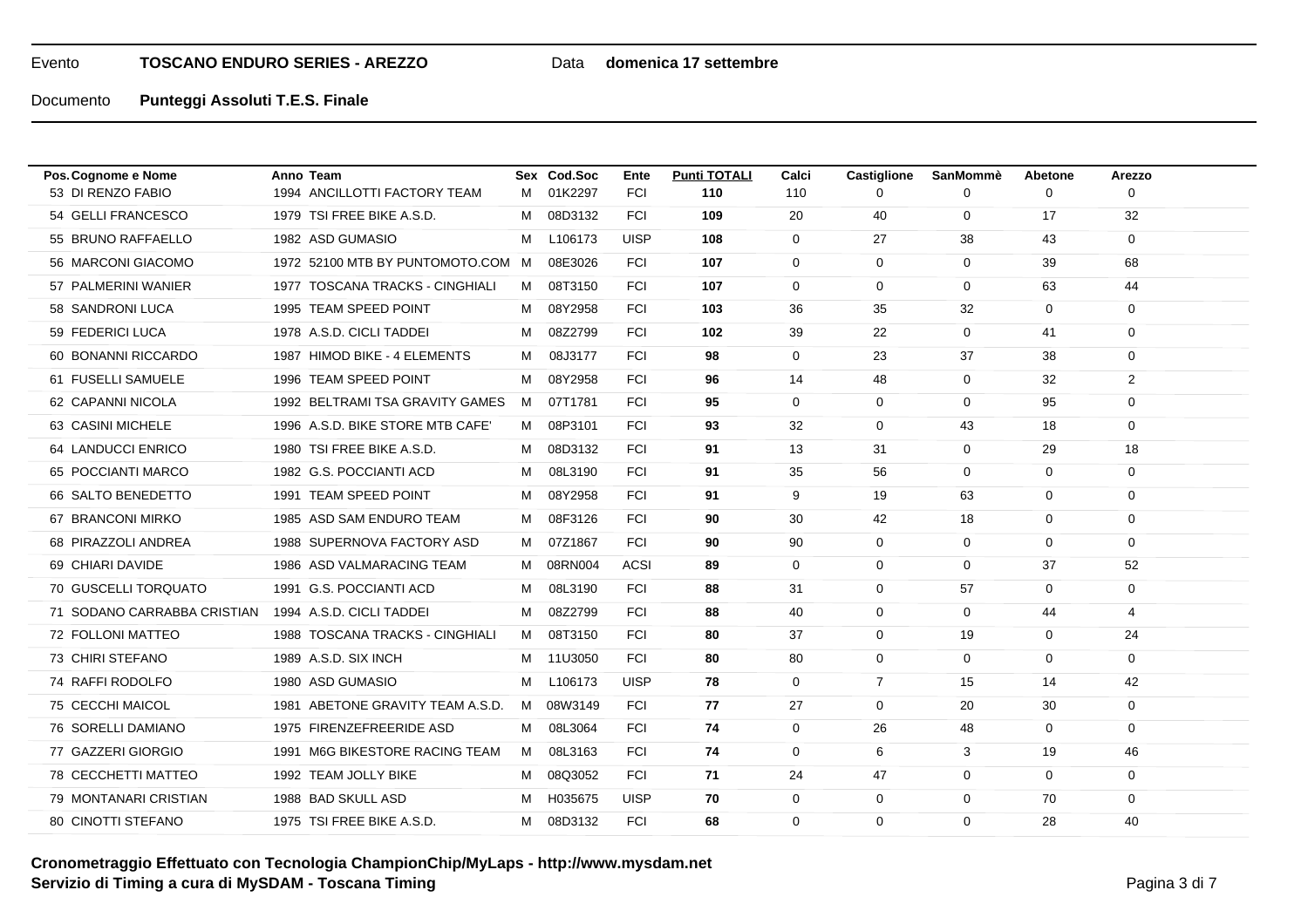## Data **domenica 17 settembre**

| Pos. Cognome e Nome         | Anno Team                        |   | Sex Cod.Soc | Ente        | <b>Punti TOTALI</b> | Calci       | <b>Castiglione</b> | SanMommè       | Abetone        | Arezzo          |
|-----------------------------|----------------------------------|---|-------------|-------------|---------------------|-------------|--------------------|----------------|----------------|-----------------|
| 81 ROSSI STEFANO            | 1995 TEAM SPEED POINT            | м | 08Y2958     | <b>FCI</b>  | 67                  | 43          | 0                  | 23             |                | $\Omega$        |
| 82 TENTI MASSIMILIANO       | 1974 ASD AREZZO GRAVITY          | M | 08P3142     | <b>FCI</b>  | 66                  | 0           | $\mathbf 0$        | $\mathbf 0$    | 0              | 66              |
| 83 BRANCHI ANTONIO          | 1982 ASD AREZZO GRAVITY          | м | 08P3142     | <b>FCI</b>  | 64                  | $\mathbf 0$ | 18                 | $\mathbf 0$    | 5              | 41              |
| 84 GAMBERI MARVIN RAY       | 1989 AV BIKE DEVINCI ASD         | M | 07V1871     | <b>FCI</b>  | 64                  | 64          | $\mathbf 0$        | $\mathbf 0$    | $\mathbf 0$    | $\mathbf 0$     |
| 85 GIOVANNOZZI SIMONE       | 1969 GRAVITY TEAM FRANCY         | M | 08F1511     | <b>FCI</b>  | 63                  | $\mathbf 0$ | $\mathbf{0}$       | $\overline{7}$ | 21             | 35              |
| 86 BONAROTTI ALESSANDRO     | 1980 BIKE GARAGE                 | M | 06G1342     | <b>FCI</b>  | 63                  | 63          | $\Omega$           | 0              | $\mathbf{0}$   | $\mathbf 0$     |
| 87 VENTURI NADIR            | 1997 AV BIKE DEVINCI ASD         | М | 07V1871     | <b>FCI</b>  | 62                  | $\mathbf 0$ | $\mathbf{0}$       | $\mathbf 0$    | 62             | $\mathbf 0$     |
| <b>88 SANTONI SIMONE</b>    | 1973 A.S.D. ORBETELLO BIKETRIBE  | м | L031713     | <b>UISP</b> | 62                  | $\mathbf 0$ | 38                 | 24             | $\mathbf{0}$   | $\mathbf 0$     |
| 89 FANTONI GIULIO           | 1988 ASD SAM ENDURO TEAM         | M | 08F3126     | <b>FCI</b>  | 62                  | 11          | $\mathbf 0$        | $\mathbf 0$    | 51             | $\mathbf 0$     |
| 90 DI PEPPO TOMMASO         | 1998 TESSERA GIORNALIERA         | M |             |             | 60                  | $\mathbf 0$ | 16                 | 16             | $\mathbf{0}$   | 28              |
| 91 WIDMANN GEORG            | 1988 A.B.C. EGNA NEUMARKT        | M | 21H0104     | <b>FCI</b>  | 58                  | 58          | $\mathbf{0}$       | $\mathbf 0$    | $\mathbf 0$    | $\mathbf 0$     |
| 92 RIMONDO MATTEO           | 1984 VAIANO AUTOFAN FONDRIEST    | M | 08L2715     | <b>FCI</b>  | 58                  | $\mathbf 0$ | $\mathbf{0}$       | 0              | 15             | 43              |
| 93 STOROZUK ALEKSANDR       | 1989 VAIANO AUTOFAN FONDRIEST    | M | 08L2715     | <b>FCI</b>  | 57                  | $\mathbf 0$ | $\Omega$           | 28             | $\overline{0}$ | 29              |
| 94 TONLORENZI PAOLO         | 1982 TOSCANA TRACKS - CINGHIALI  | M | 08T3150     | <b>FCI</b>  | 56                  | $\mathbf 0$ | $\Omega$           | $\mathbf 0$    | 56             | $\mathbf 0$     |
| 95 NIEDERSTATTER MARKUS     | 1999 ASC TIROLER RADLER BOZEN    | M | 21V0034     | <b>FCI</b>  | 53                  | $\mathbf 0$ | $\mathbf 0$        | $\mathbf 0$    | 53             | $\mathbf 0$     |
| 96 CUCINELLI PIETRO         | 1983 TEAM MAGGI OFF ROAD         | M | 08D2827     | FCI         | 53                  | $\mathbf 0$ | 17                 | 36             | $\overline{0}$ | $\mathbf 0$     |
| 97 VANNUCCHI FEDERICO       | 1996 ABETONE GRAVITY TEAM A.S.D. | M | 08W3149     | <b>FCI</b>  | 52                  | $\mathbf 0$ | $\mathbf{0}$       | 0              | 52             | $\mathbf 0$     |
| 98 TANI MARCO               | 1976 ASD GUMASIO                 | M | L106173     | <b>UISP</b> | 52                  | 10          | 11                 | 31             | $\mathbf 0$    | $\mathbf 0$     |
| 99 BIANCHI DARIO            | 1981 ABETONE GRAVITY TEAM A.S.D. | M | 08W3149     | <b>FCI</b>  | 51                  | $\mathbf 0$ | $\mathbf{0}$       | 25             | 26             | $\mathbf 0$     |
| 100 MENGHETTI ENRICO        | 2000 TARTANA BIKE MONDRAKER      | M | 07N1700     | <b>FCI</b>  | 50                  | $\mathbf 0$ | $\Omega$           | $\Omega$       | 50             | $\mathbf 0$     |
| 101 FATTORI ANDREA          | 1972 VAIANO AUTOFAN FONDRIEST    | M | 08L2715     | <b>FCI</b>  | 50                  | $\mathbf 0$ | $\mathbf 0$        | 29             | $\mathbf 0$    | 21              |
| 102 PUTRINO VINCENZO DAVIDE | 1995 POL.UNI, FORO ITALICO       | M | 000         | <b>FCI</b>  | 50                  | $\mathbf 0$ | 50                 | $\mathbf 0$    | $\mathbf 0$    | $\mathbf 0$     |
| 103 CARDINALE MIRKO         | 1984 ASD GUMASIO                 | M | L106173     | <b>UISP</b> | 50                  | $\mathbf 0$ | $\Omega$           | 14             | 24             | 12 <sup>2</sup> |
| 104 NESI RICCARDO           | 1989 VAIANO AUTOFAN FONDRIEST    | M | 08L2715     | <b>FCI</b>  | 49                  | $\mathbf 0$ | 15                 | 34             | $\mathbf 0$    | $\mathbf 0$     |
| 105 FUCCI FRANCESCO         | 1982 G.S. POCCIANTI ACD          | M | 08L3190     | <b>FCI</b>  | 48                  | 22          | 4                  | 22             | $\overline{0}$ | $\mathbf 0$     |
| 106 FIGNA ALESSANDRO        | 1994 WUP BIKE A.S.D.             | М | H035704     | <b>UISP</b> | 48                  | 48          | $\mathbf 0$        | 0              | $\mathbf 0$    | $\mathbf 0$     |
| 107 BIANCHI LUIGI           | 1996 S.S. SANCARLESE BICIVULT    | м | 07P0140     | <b>FCI</b>  | 47                  | 47          | $\Omega$           | 0              | $\mathbf 0$    | $\mathbf 0$     |
| 108 FERRARO SIMONE          | 1985 TEAM SPEED POINT            | M | 08Y2958     | <b>FCI</b>  | 47                  | $\mathbf 0$ | $\Omega$           | $\Omega$       | 22             | 25              |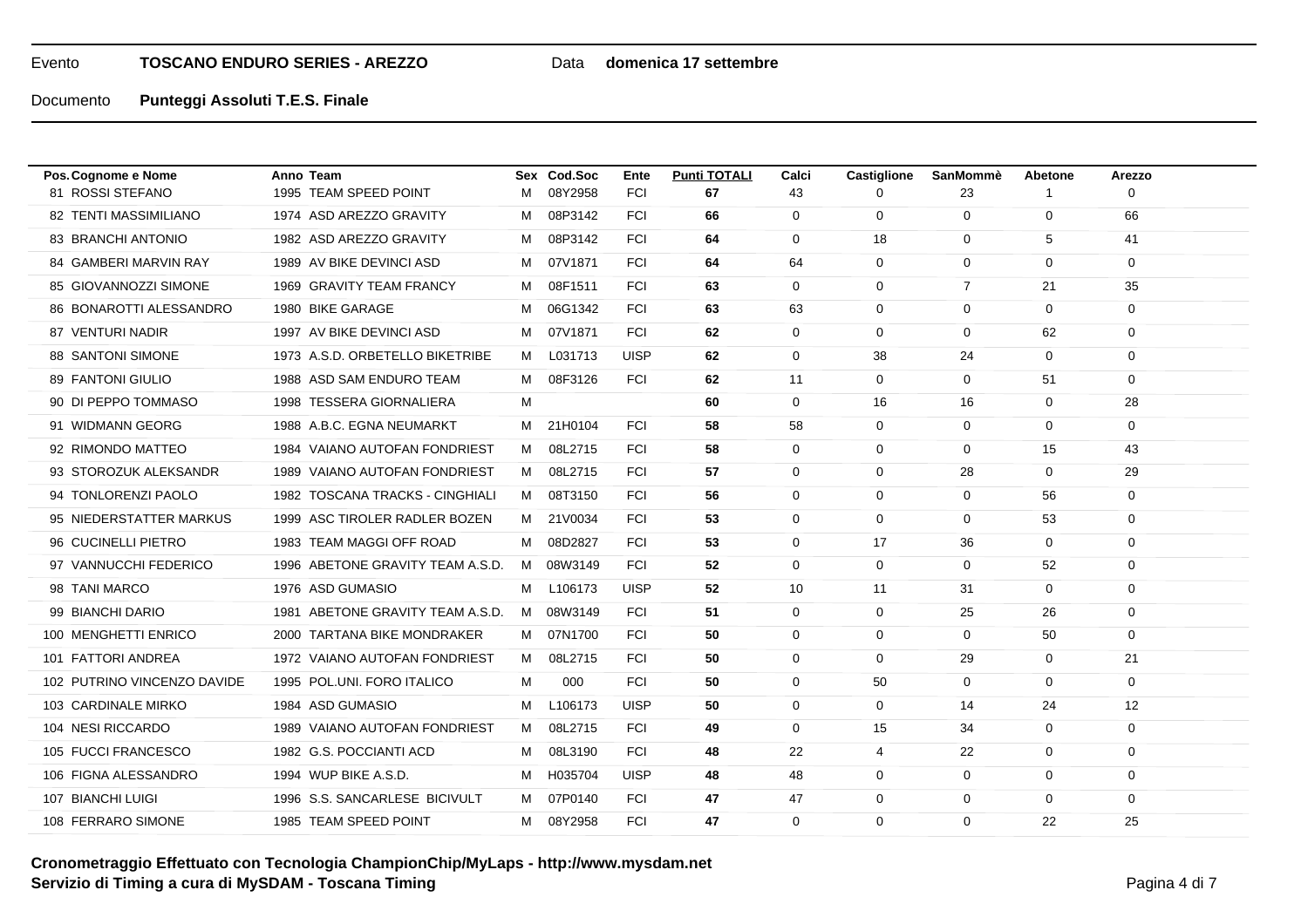## Data **domenica 17 settembre**

| Pos. Cognome e Nome      | Anno Team                         |   | Sex Cod.Soc | Ente        | <b>Punti TOTALI</b> | Calci       | <b>Castiglione</b> | <b>SanMommè</b> | Abetone        | Arezzo      |
|--------------------------|-----------------------------------|---|-------------|-------------|---------------------|-------------|--------------------|-----------------|----------------|-------------|
| 109 FARNETI MIRKO        | 1994 TEAM VITAMINA                | м | 07V1806     | <b>FCI</b>  | 45                  | $\Omega$    | $\Omega$           | $\Omega$        | $\mathbf 0$    | 45          |
| 110 DRAGONETTI FRANCESCO | 1998 BIKUS                        | M | 11Z3059     | <b>FCI</b>  | 44                  | 44          | $\mathbf 0$        | $\mathbf 0$     | 0              | $\mathbf 0$ |
| 111 BELFIORE TIZIANO     | 1995 BIKUS                        | м | 11Z3059     | <b>FCI</b>  | 44                  | 33          | $\mathbf 0$        | 11              | $\mathbf 0$    | $\mathbf 0$ |
| 112 VERNIANI SIMONE      | 1975 I-MTB A.S.D.                 | M | 08N2852     | <b>FCI</b>  | 43                  | $\mathbf 0$ | 43                 | $\mathbf 0$     | $\mathbf 0$    | $\mathbf 0$ |
| 113 TAMBERI FEDERICO     | 1987 TEAM SPEED POINT             | м | 08Y2958     | <b>FCI</b>  | 42                  | $\mathbf 0$ | $\mathbf{0}$       | $\mathbf 0$     | 42             | $\mathbf 0$ |
| 114 GENNESI ALESSANDRO   | 1972 A.S.D. FREE RIDE TIGULLIO    | M | 06Q1358     | <b>FCI</b>  | 42                  | 42          | 0                  | 0               | $\mathbf{0}$   | $\mathbf 0$ |
| 115 ROSADINI ANDREA      | 1979 ASD AREZZO GRAVITY           | M | 08P3142     | <b>FCI</b>  | 38                  | $\mathbf 0$ | $\mathbf{0}$       | $\mathbf 0$     | $\mathbf 0$    | 38          |
| 116 GROSSI FEDERICO      | 1999 TEAM SPEED POINT             | М | 08Y2958     | <b>FCI</b>  | 38                  | 18          | $\mathbf 0$        | $\mathbf 0$     | $\mathbf 0$    | 20          |
| 117 NOCENTINI TIZIANO    | 1977 A.S.D. ENERGIA PROPOSTE DI   | M | L024109     | <b>UISP</b> | 37                  | $\mathbf 0$ | 37                 | $\mathbf 0$     | $\mathbf 0$    | $\mathbf 0$ |
| 118 SCALA MIRCO          | 1971 APPENNINOBIKE A.S.D.         | M | 07K1709     | <b>FCI</b>  | 36                  | $\mathbf 0$ | $\mathbf 0$        | $\mathbf 0$     | $\mathbf 0$    | 36          |
| 119 GRANDI GUGLIELMO     | 1995 I-MTB A.S.D.                 | M | 08N2852     | <b>FCI</b>  | 36                  | $\mathbf 0$ | 36                 | $\mathbf 0$     | $\mathbf 0$    | $\mathbf 0$ |
| 120 GORI STEFANO         | 1965 ASD AREZZO GRAVITY           | M | 08P3142     | <b>FCI</b>  | 36                  | $\mathbf 0$ | 9                  | 10              | $\overline{0}$ | 17          |
| 121 CEGLIA MARCO         | 1991 ABETONE GRAVITY TEAM A.S.D.  | M | 08W3149     | FCI         | 36                  | 26          | $\Omega$           | 0               | 10             | $\mathbf 0$ |
| 122 BENASSI DANIELE      | 1971 ABETONE GRAVITY TEAM A.S.D.  | M | 08W3149     | <b>FCI</b>  | 35                  | 21          | 14                 | $\mathbf 0$     | $\mathbf 0$    | $\mathbf 0$ |
| 123 LUNGHERINI MICHELE   | 1976 ASD DOVADOLESE               | м | 08FO085     | <b>ACSI</b> | 34                  | $\mathbf 0$ | $\mathbf 0$        | $\mathbf 0$     | $\mathbf 0$    | 34          |
| 124 PUGA LUCA            | <b>1987 HUTR</b>                  | M | 08R3053     | <b>FCI</b>  | 34                  | $\mathbf 0$ | $\Omega$           | $\Omega$        | 34             | $\mathbf 0$ |
| 125 GORINI SIMONE        | 1983 TSI FREE BIKE A.S.D.         | M | 08D3132     | <b>FCI</b>  | 33                  | $\mathbf 0$ | $\mathbf{0}$       | 33              | $\mathbf 0$    | $\mathbf 0$ |
| 126 PAOLI FILIPPO        | 1990 HIMOD BIKE - 4 ELEMENTS      | M | 08J3177     | <b>FCI</b>  | 32                  | $\mathbf 0$ | 32                 | 0               | 0              | $\mathbf 0$ |
| 127 BARBOLINI GIOVANNI   | 1960 ABETONE GRAVITY TEAM A.S.D.  | M | 08W3149     | <b>FCI</b>  | 31                  | $\mathbf 0$ | $\mathbf{0}$       | $\mathbf 0$     | 31             | $\mathbf 0$ |
| 128 RISALITI ALESSANDRO  | 1991 VAIANO AUTOFAN FONDRIEST     | M | 08L2715     | <b>FCI</b>  | 30                  | $\mathbf 0$ | $\Omega$           | 30              | $\overline{0}$ | $\mathbf 0$ |
| 129 SANTINI LUCA         | 1971 ASD GUMASIO                  | м | L106173     | <b>UISP</b> | 29                  | $\mathbf 0$ | $\mathbf 0$        | 21              | $\mathbf 0$    | 8           |
| 130 NEGRI MARCELLO       | 1983 A.S.D. BIKE STORE MTB CAFE'  | M | 08P3101     | <b>FCI</b>  | 28                  | $\mathbf 0$ | $\overline{2}$     | 26              | $\mathbf 0$    | $\mathbf 0$ |
| 131 MARSIGLIETTI NICOLO' | 1993 ABETONE GRAVITY TEAM A.S.D.  | M | 08W3149     | <b>FCI</b>  | 28                  | 28          | $\Omega$           | $\Omega$        | $\mathbf 0$    | $\mathbf 0$ |
| 132 MORICONI GABRIELE    | 1990 A.S.D. MONKEY RACING TEAM    |   | M L121342   | <b>UISP</b> | 27                  | $\mathbf 0$ | $\mathbf{0}$       | 0               | 27             | $\mathbf 0$ |
| 133 PARENZI MASSIMO      | 1970 CMC CYCLING EXPERIENCE       | M | 03N3128     | <b>FCI</b>  | 27                  | 15          | 0                  | 0               | 12             | $\mathbf 0$ |
| 134 REALI PAOLO          | 1979 A.S.D. BICIDAMONTAGNA.COM    |   | M 11Y3058   | <b>FCI</b>  | 27                  | $\mathbf 0$ | $\mathbf{0}$       | 0               | $\mathbf 0$    | 27          |
| 135 DEBITI NICOLA        | 1993 52100 MTB BY PUNTOMOTO.COM M |   | 08E3026     | FCI         | 26                  | $\mathbf 0$ | $\mathbf 0$        | $\Omega$        | $\mathbf 0$    | 26          |
| 136 GALLENI ANDREA       | 1984 ABETONE GRAVITY TEAM A.S.D.  | M | 08W3149     | <b>FCI</b>  | 25                  | 25          | $\Omega$           | $\Omega$        | $\mathbf 0$    | $\mathbf 0$ |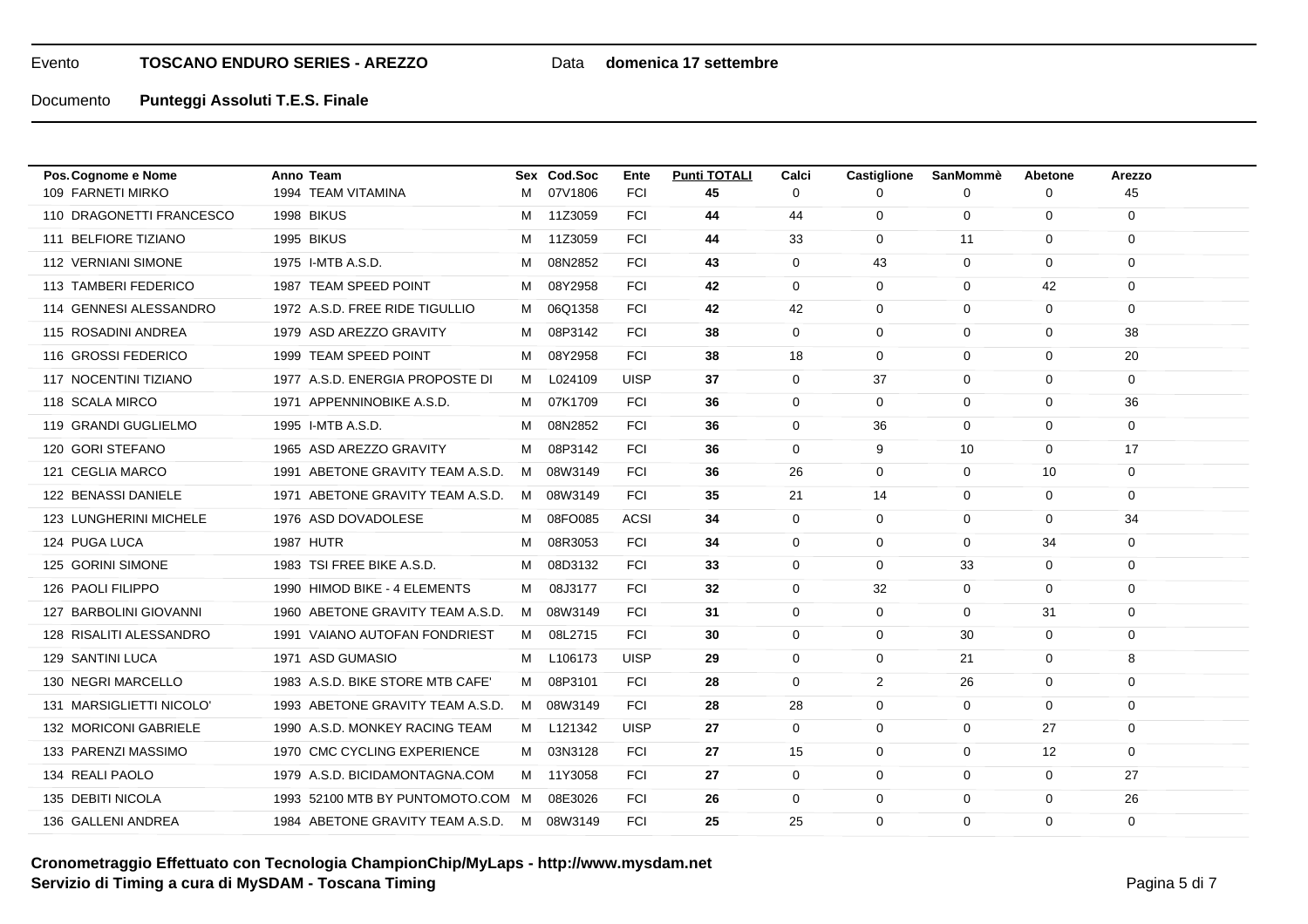## Data **domenica 17 settembre**

| Pos. Cognome e Nome         | Anno Team                         |    | Sex Cod.Soc | Ente        | <b>Punti TOTALI</b> | Calci        | <b>Castiglione</b> | SanMommè     | Abetone      | Arezzo      |
|-----------------------------|-----------------------------------|----|-------------|-------------|---------------------|--------------|--------------------|--------------|--------------|-------------|
| 137 PROVINCIALI ALESSIO     | 1982 LAKE BIKE TEAM A.S.D.        | M  | 10E0865     | <b>FCI</b>  | 25                  | $\mathbf{0}$ | <sup>0</sup>       | 0            | 25           | $\Omega$    |
| 138 RAPINI DANIELE          | 1994 52100 MTB BY PUNTOMOTO.COM M |    | 08E3026     | <b>FCI</b>  | 23                  | $\mathbf{0}$ | $\mathbf 0$        | 0            | 0            | 23          |
| 139 PASCUCCI FRANCESCO      | 1997 G.S. POCCIANTI ACD           | м  | 08L3190     | <b>FCI</b>  | 23                  | 23           | $\mathbf 0$        | $\mathbf 0$  | 0            | 0           |
| 140 CENDOU LEONARDO         | 1990 S.S. SANCARLESE BICICULT     |    | M 07P0140   | <b>FCI</b>  | 23                  | $\mathbf 0$  | $\mathbf 0$        | $\mathbf 0$  | 23           | $\mathbf 0$ |
| 141 BASTIANI ANDREA         | 1979 TEAM SPEED POINT             | M  | 08Y2958     | <b>FCI</b>  | 22                  | $\mathbf 0$  | $\mathbf 0$        | $\mathbf{0}$ | $\mathbf 0$  | 22          |
| 142 BUFFI MARCO             | 1986 FIRENZEFREERIDE ASD          | м  | 08L3064     | <b>FCI</b>  | 21                  | $\Omega$     | 21                 | $\mathbf 0$  | $\mathbf 0$  | $\mathbf 0$ |
| 143 TEMPESTI DAVIDE         | 1992 DUERUOTEFORLÌ RIDEFORFUN !   | M  | 07K1678     | <b>FCI</b>  | 20                  | $\mathbf{0}$ | $\mathbf 0$        | $\mathbf 0$  | 20           | 0           |
| 144 MUNNO ANTONIO           | 1974 SOC. ELBA OVEST              | M  | 08M1828     | FCI         | 19                  | $\mathbf{0}$ | $\mathbf 0$        | 13           | 6            | $\mathbf 0$ |
| 145 BELLOSI GIANFRANCO      | 1964 ASD GUMASIO                  | M  | L106173     | <b>UISP</b> | 19                  | $\mathbf{0}$ | $\mathbf{0}$       | 6            | 0            | 13          |
| 146 IACOPONI LUCA           | 1980 TEAM SPEED POINT             | м  | 08Y2958     | <b>FCI</b>  | 19                  | $\mathbf{0}$ | 0                  | $\mathbf 0$  | 0            | 19          |
| <b>147 TALAGA PATRYK</b>    | 1995 ENDURO24                     | м  |             | UCI         | 19                  | 19           | 0                  | $\mathbf 0$  | $\mathbf 0$  | $\mathbf 0$ |
| 148 PACISCOPI ROSA NICCOLO' | 1989 G.S. POCCIANTI ACD           | M  | 08L3190     | <b>FCI</b>  | 17                  | $\mathbf 0$  | 12                 | 5            | $\mathbf 0$  | $\mathbf 0$ |
| 149 VARGIU ENRICO           | 1976 TSI FREE BIKE A.S.D.         | M  | 08D3132     | <b>FCI</b>  | 17                  | $\mathbf 0$  | $\mathbf 0$        | 17           | 0            | $\mathbf 0$ |
| 150 BACIGALUPO MATTEO       | 1993 PUNTOSPORT TEAM              | M  | 06A1376     | <b>FCI</b>  | 16                  | 16           | $\mathbf{0}$       | $\mathbf 0$  | $\mathbf 0$  | $\Omega$    |
| 151 VICIANI PAOLO           | 1965 ASD GUMASIO                  | M  | L106173     | <b>UISP</b> | 16                  | $\mathbf{0}$ | $\mathbf 0$        | $\mathbf 0$  | $\mathbf 0$  | 16          |
| 152 MONTANARI FEDERICO      | 1992 BELTRAMI TSA GRAVITY GAMES   | M  | 07T1781     | <b>FCI</b>  | 16                  | $\mathbf 0$  | 0                  | 0            | 16           | $\mathbf 0$ |
| 153 AMODEO SAMUELE          | 1991 TEAM MAGGI OFF ROAD          | м  | 08D2827     | <b>FCI</b>  | 15                  | $\Omega$     | 0                  | $\Omega$     | $\mathbf 0$  | 15          |
| 154 PREMAZZI MARCO          | 1966 TOSCANA TRACKS - CINGHIALI   | M  | 08T3150     | <b>FCI</b>  | 14                  | $\mathbf 0$  | 8                  | $\mathbf{0}$ | $\mathbf 0$  | 6           |
| 155 MONTEFIORI SAMUEL       | 1979 APPENNINOBIKE A.S.D.         | M  | 07K1709     | FCI         | 14                  | $\mathbf 0$  | $\mathbf 0$        | $\mathbf 0$  | 0            | 14          |
| 156 CASO DAVIDE             | 1996 ABETONE GRAVITY TEAM A.S.D.  | M  | 08W3149     | <b>FCI</b>  | 13                  | $\mathbf{0}$ | 0                  | $\mathbf 0$  | 13           | 0           |
| 157 MUZZI MIRKO             | 1985 BIKE BEAT A.S.D.             | м  | 08Q3151     | <b>FCI</b>  | 13                  | $\mathbf 0$  | 13                 | $\mathbf{0}$ | $\mathbf 0$  | $\mathbf 0$ |
| 158 ROMOLINI ROBERTO        | 1992 VAIANO AUTOFAN FONDRIEST     | M  | 08L2715     | <b>FCI</b>  | 12                  | $\Omega$     | $\mathbf 0$        | 12           | $\mathbf 0$  | $\mathbf 0$ |
| 159 MENICONI LUCA           | 1995 A.S.D VIGILI DEL FUOCO LUCCA |    | M L121314   | <b>UISP</b> | 11                  | $\mathbf{0}$ | 0                  | 2            | 9            | 0           |
| 160 CASINI FEDERICA         | 1985 A.S.D. CICLI TADDEI          | F. | 08Z2799     | <b>FCI</b>  | 11                  | $\mathbf 0$  | $\mathbf 0$        | $\mathbf 0$  | $\mathbf 0$  | 11          |
| 161 DELUCCA LORENZO         | 1988 GRAVITY TEAM FRANCY          | M  | 08F1511     | <b>FCI</b>  | 10                  | $\Omega$     | 0                  | $\mathbf 0$  | $\mathbf{0}$ | 10          |
| 162 PETRENI LAPO            | 1991 ASD SAM ENDURO TEAM          | м  | 08F3126     | <b>FCI</b>  | 9                   | $\mathbf 0$  | $\mathbf 0$        | 9            | $\mathbf 0$  | 0           |
| 163 PONSICCHI ROBERTO       | 1974 G.S. POCCIANTI ACD           | м  | 08L3190     | <b>FCI</b>  | 9                   | $\mathbf{0}$ | $\mathbf 0$        | $\mathbf 0$  | $\mathbf 0$  | 9           |
| 164 PELLEGRINI GIACOMO      | 1995 ABETONE GRAVITY TEAM A.S.D.  |    | M 08W3149   | <b>FCI</b>  | 8                   | $\Omega$     | $\mathbf 0$        | $\mathbf 0$  | 8            | $\mathbf 0$ |